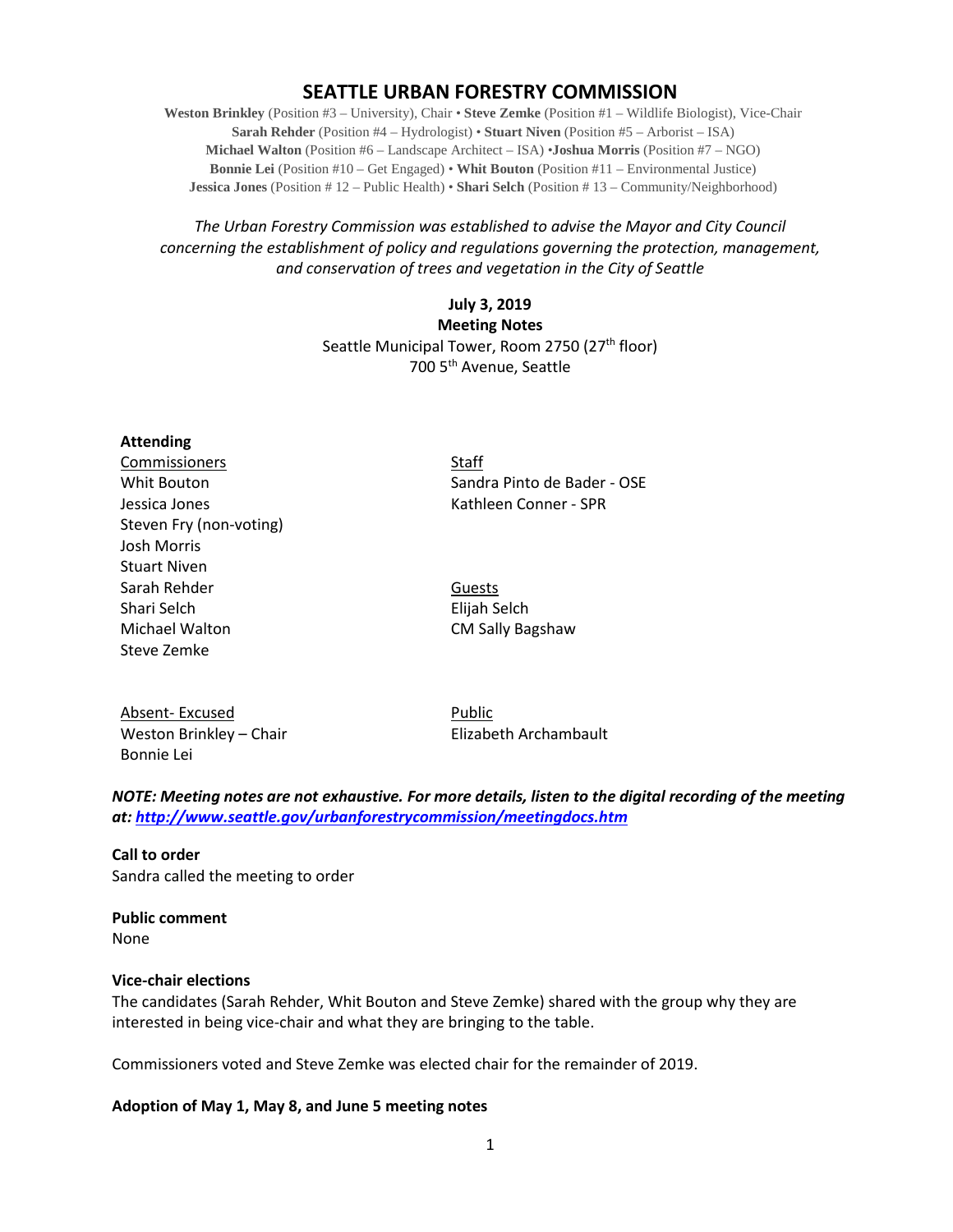**ACTION: A motion to approve the May 1 meeting notes as written was made, seconded, and approved.**

**ACTION: A motion to approve the May 8 meeting notes as written was made, seconded, and approved.**

**ACTION: A motion to approve the June 5 meeting notes as written was made, seconded, and approved.**

#### **Tree regulations meeting with Council debrief**

Steve, Josh, Stuart, and Weston attended a deliberative meeting with CM Bagshaw and Council Central Staff in June 12.

Steve shared the general items that were talked about during the meeting. Including that the UFC has been working to support the City on updating the tree ordinance for the past ten years. That there is a lot of agreement already (based on the Mandatory Housing Affordability companion Resolution). The one thing still missing is engaging the Mayor.

Stuart was concerned about a comment made by Aly – the budget implications and that any change to the code required engagement with stakeholders impacted by the code change.

Josh shared that CM Bagshaw wasn't optimistic around being able to do the work before budget season.

### CM Bagshaw joined the meeting:

She talked to the Mayor's Office two days ago and shared the proposal. They are happy to help with the work plan (timing to bring legislation forward – and include public comment). Need to make sure to give an opportunity to those whose voices have not being heard yet to weigh in. That's why she was interested in hosting two public meetings (maybe something in August). Good communication with MO that this is important to CM Bagshaw and the community. CM Bagshaw needs to get the MO on board as an important piece of legislation. She would like to get this introduced in September and have it passed in December. Council Central Staff has recommended to run by Law Department (to make sure that the City is not unnecessarily open to litigation) and also SEPA.

CM Bagshaw is looking to SDCI and OSE to determine how many FTEs would be needed to implement. Last Monday in September is when the Mayor presents her budget to Council.

The Nature Conservancy is an ally that has popped up recently. She talked to Jesse Israel. They are going to be issuing a communication in support of tree canopy.

Council Central Staff are already reviewing the UFC input to the draft legislation.

CM Bagshaw recommended the UFC publish and share the draft ordinance. Invite people's comment and for them to let give the MO input.

Talk to OED to see how to get the draft in front of Builders Associations and Developers. Do a café style round table conversation with community. Takes time and organization. ACTION: CM Bagshaw encouraged the UFC to share widely. Sandra to coordinate having UFC meetings in August off site and after hours. Maybe a Saturday.

### **Seattle Parks and Recreation Strategic Plan briefing**

Kathleen Conner from Seattle Parks and Recreation (SPR). She is leading the strategic planning effort for SPR.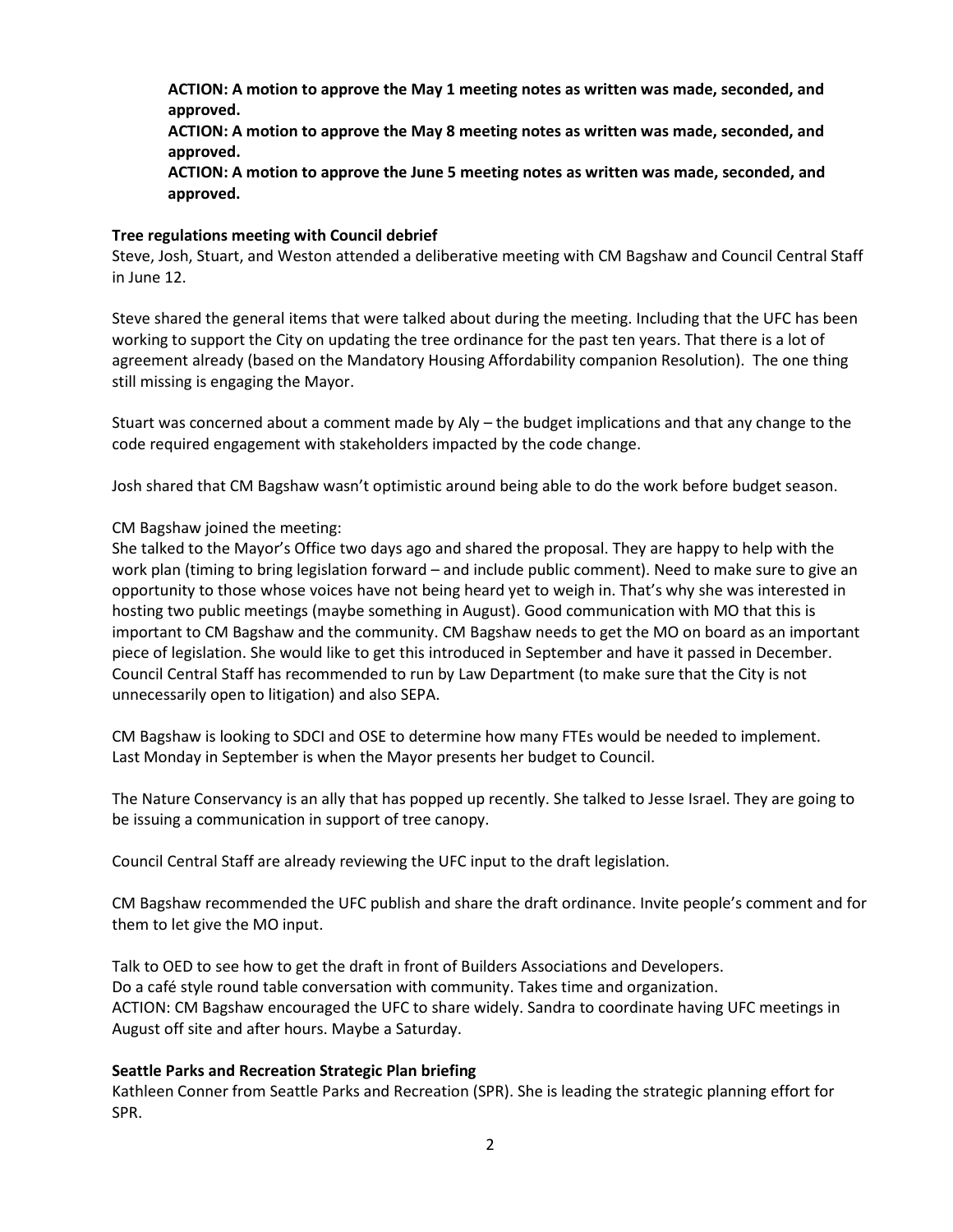Every 5 to 10 years, SPR staff get together with community and partners to discuss where they've been and where they are going. They reflect on challenges, who they are serving and who they are missing.

In 2019, they are thinking big about what Seattle might need in the next twelve years.

A strategic plan is a roadmap to guide SPR in the next 12 years (all activities and funding), it also identifies key priority goals and strategies toward achievement of SPR's vision of Healthy People, Healthy Environment, Strong Communities.

The plan must reflect SPR's values, and what's most important to our community.

- SPR serves people
- Committing to equity creating a plan that focuses on race and social justice in all they do.
- Must be open to a new way of doing things
- Honoring the diversity and history of our city, while also looking toward our future.
- Ensuring that as Seattle grows, they do so in a way that is inclusive, affordable, innovative, accessible and livable.
- They must engage in ongoing discourse with the community to ensure they are serving all of Seattle residents.
- The plan should work to mitigate the effects of climate change on the natural environment, and protect those most vulnerable.

Where SPR has been: 2018 and 2019 strategic plan activities

- Building on the 2014 Legacy Plan and other recent planning efforts
- Collecting data and preparing reports
- Working with the Change Team on a Racial Equity Toolkit
- Meeting with SPR staff, City staff, ARC, and task forces
- Working with PDOC and the Park Board
- Community events and groups
- Launched website, social media, EMC survey

What they have heard:

- Maintain, clean, improve
- Equity
- Healthy environment
- Innovation
- Community building
- Efficiency, customer service and staffing
- Healthy people

What they are hearing:

- Preserve land, nature, wildlife
- Cultivate relationships with low-income residents at Magnuson Park
- Trail walks with knowledgeable leaders
- Support the diverse population
- Enforce leash laws and keep parks clean
- Covered playgrounds
- Retain neighborhood uniqueness

Strategic plan components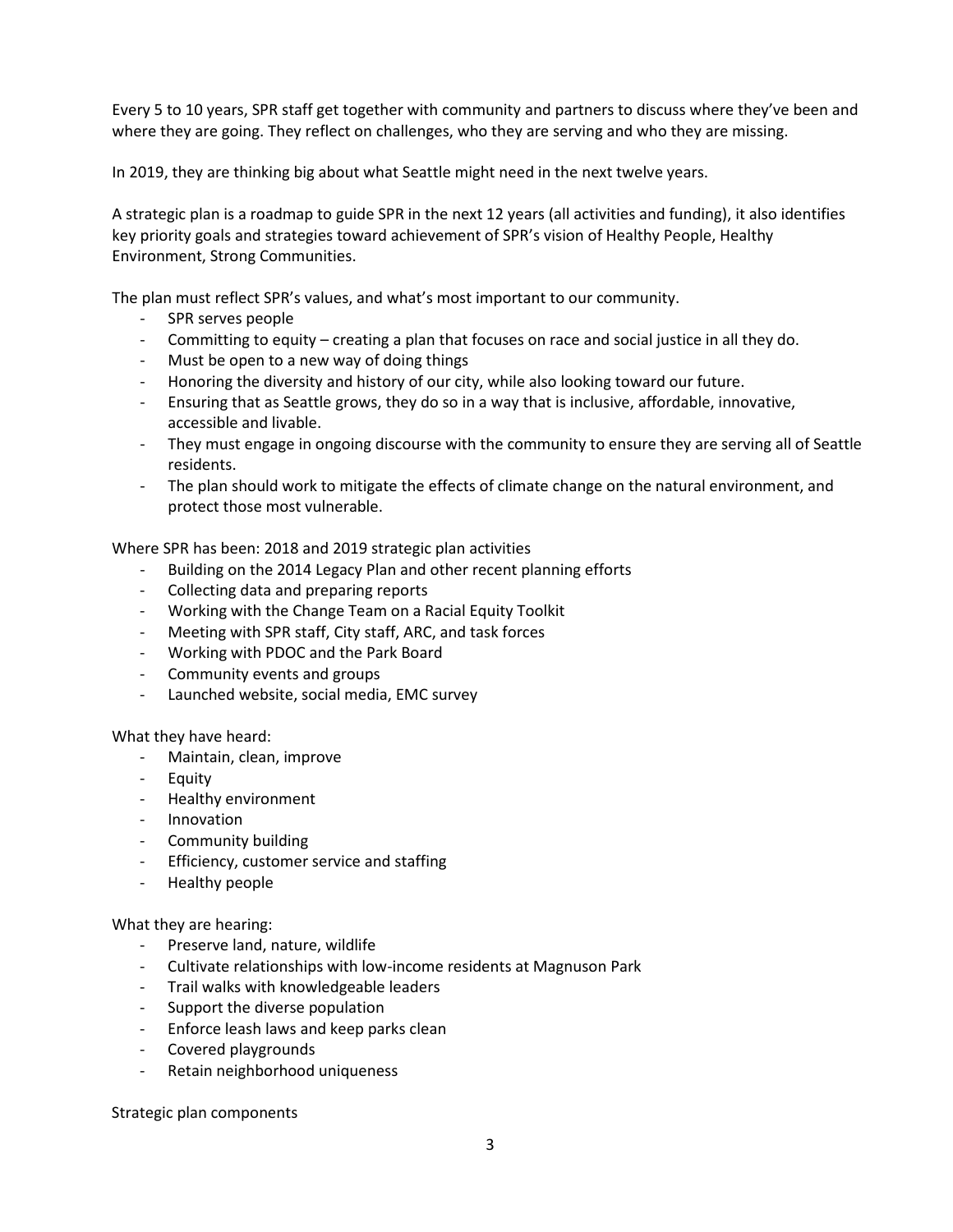- Outreach done through SPR plans over the past five years
- Engaging our staff
- Online engagement
- Citywide survey
- Parks & Rec Fest events
- Recreation and park trends near and far

Discussion questions:

- Seattle's got a lot on its plate (population growth, construction, rising prices, homelessness, new jobs and opportunities). How can Seattle Parks and Recreation help?
- How are Seattle parks, community centers and pools serving you?
- What park amenities really excite you?
- What park events, community center programs, and aquatics programs interest you?

# *NOTE: Meeting notes are not meant to capture the whole conversation. For more details, specifically for Q and A, refer to the digital recording of the meeting at:*

*<http://www.seattle.gov/urbanforestrycommission/meetingdocs.htm>*

#### **Hazardous tree definition – discussion begins**

Stuart is recommending using industry standard language. Commissioners briefly discussed and agreed to move to a future agenda.

**Public comment** None

**New Business** None

**Adjourn**

**Public input: (see posted notes)**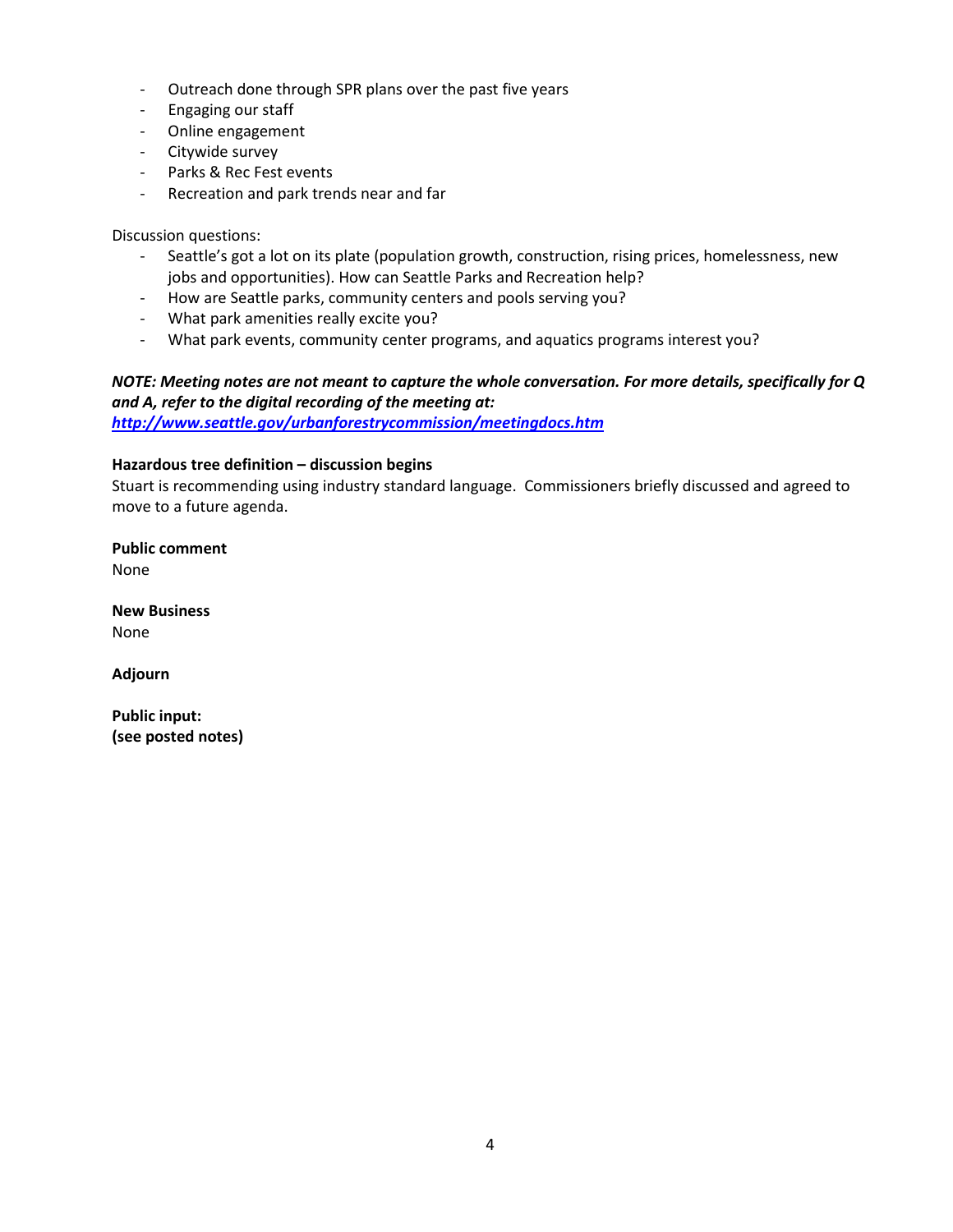**From:** David Moehring <dmoehring@consultant.com>

**Sent:** Monday, July 01, 2019 12:52 PM

**To:** O'Brien, Mike <Mike.OBrien@seattle.gov>; Harrell, Bruce <Bruce.Harrell@seattle.gov>; Durkan, Jenny <Jenny.Durkan@seattle.gov>; Pacheco, Abel <Abel.Pacheco@seattle.gov>; Pennucci, Aly <Aly.Pennucci@seattle.gov>

**Cc:** Bagshaw, Sally <Sally.Bagshaw@seattle.gov>; Mosqueda, Teresa <Teresa.Mosqueda@seattle.gov>; Gonzalez, Lorena <Lorena.Gonzalez@seattle.gov>; Herbold, Lisa <Lisa.Herbold@seattle.gov>; Juarez, Debora <Debora.Juarez@seattle.gov>; Sawant, Kshama <Kshama.Sawant@seattle.gov>; Assefa, Samuel <Samuel.Assefa@seattle.gov>; Wentlandt, Geoffrey <Geoffrey.Wentlandt@seattle.gov>; Welch, Nicolas <Nicolas.Welch@seattle.gov>; Torgelson, Nathan <Nathan.Torgelson@seattle.gov>; Mantilla, Andres <Andres.Mantilla@seattle.gov>; DOT\_ROAD <684-ROAD@seattle.gov>; Zimbabwe, Sam <Sam.Zimbabwe@seattle.gov>; Ranganathan, Shefali <Shefali.Ranganathan@seattle.gov>; Gilliss, Edie <Edie.Gilliss@seattle.gov>; Tree Ordinance Legal <tree-ordinance-legal@googlegroups.com>; seattle-treeordinance-working-group-requestlists.riseup.net <seattle-tree-ordinance-working-grouprequest@lists.riseup.net>; TreesForNeighborhoods <TreesForNeighborhoods@seattle.gov>; DOT\_SeattleTrees <Seattle.Trees@seattle.gov>; Pinto de Bader, Sandra

<Sandra.Pinto\_de\_Bader@Seattle.gov>; Danielle Chastaine <ppceditor@nwlink.com>; Strauss, Daniel <Daniel.Strauss@seattle.gov>

**Subject:** TreePAC intervention with Appeal on Single Family Zoning changes **Importance:** High

## **CAUTION: External Email**

Honorable City Council and Mayor Durkin-

Seattle deserves **A**naffordable housing **AND a tree canopy**<sup>12</sup> to counter climate change!

Aly Pennucci's ADU ORD #D6 has **decreased tree protection requirements** rather than strengthen as required by the Mayor's 2017 Executive Order. Immediately **strike new 'chainsaw' amendments** proposed in lines 9 to 16 of the Full Council Amendment for CB119544 as issued today (see below).

Also, the proposed SMC 25.11.060 allows the **removal of Exceptional Trees** and the partial or full **removal of Tree Groves** within backyards without requiring first design departures to retain the protected trees.

Given 63% of Seattle's tree canopy exists on these private properties within SF-zones, please do not allow such careless legislation to sneak into the CB119554.

If you pass this today CB as it is today, *the sawdust will be permanently on your hands*.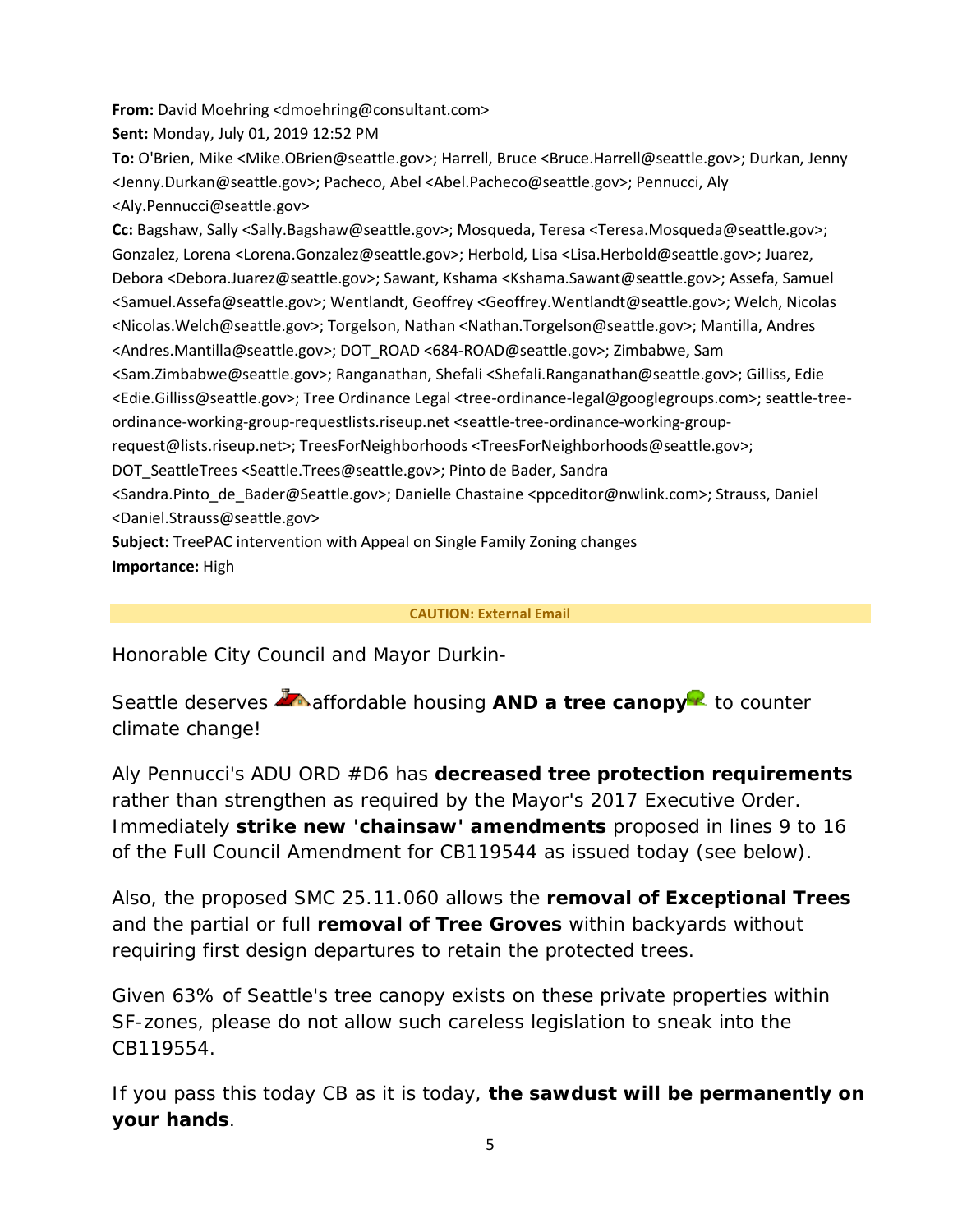Sincerely and urgently,

David Moehring TreePAC Board Member [dmoehring@consultant.com](mailto:dmoehring@consultant.com)

Include in the **council record** relative to this legislation the files from the links provided below for TreePAC's intervention into the FEIS for ADU.

You should be aware that the impact to Seattle's tree canopy and environment was not evaluated and evidence was excluded from the appeal hearings. The changes described above even go beyond the tree removal considered within the ADU FEIS.

# 

Aly Pennucci LEG Accessory Dwelling Units ORD D6

**Full Council Amendment 1 (substitute) to CB 119544 July 1, 2019** 

### **In OPPOSITION to amendments to 23.44.020 Tree requirements, remove newly added sections that reduce the requirements for retained or replanted trees within lots:**

### **KEEP EXISTING:**

A. Tree requirements in SF 5000, SF 7200, and SF 9600 zones

1. Trees sufficient to meet the following requirements shall be provided when single-family dwelling units are constructed:

a. For lots over 3,000 square feet, at least 2 caliper inches of tree per 1,000 square feet of lot area.

b. On lots that are 3,000 square feet or smaller, at least 3 caliper inches of tree.

### **STRIKE AMENDMENT Lines 9 to 16:**

2. Trees sufficient to meet the following requirements shall be provided when a new structure, or an addition to an existing structure, containing an accessory dwelling unit is constructed: a. For lots that do not contain the minimum number of caliper inches of tree required by subsection 23.44.020.A.1 at the time a permit application is submitted for any number of accessory dwelling units, at least 2 caliper inches of tree shall be planted;

b. For lots that contain the minimum number of caliper inches of tree required by subsection 23.44.020.A.1 at the time a permit application is submitted for any number of accessory dwelling units, no new trees are required.

25.11.060. (lines 13 to 20) D. Additional standards for structures if allowed in required yards. Structures in required yards shall comply with the following:

1. Accessory structures, attached garages, and portions of a principal structure shall not exceed a maximum combined coverage of 40 percent of the required rear yard, except that a detached accessory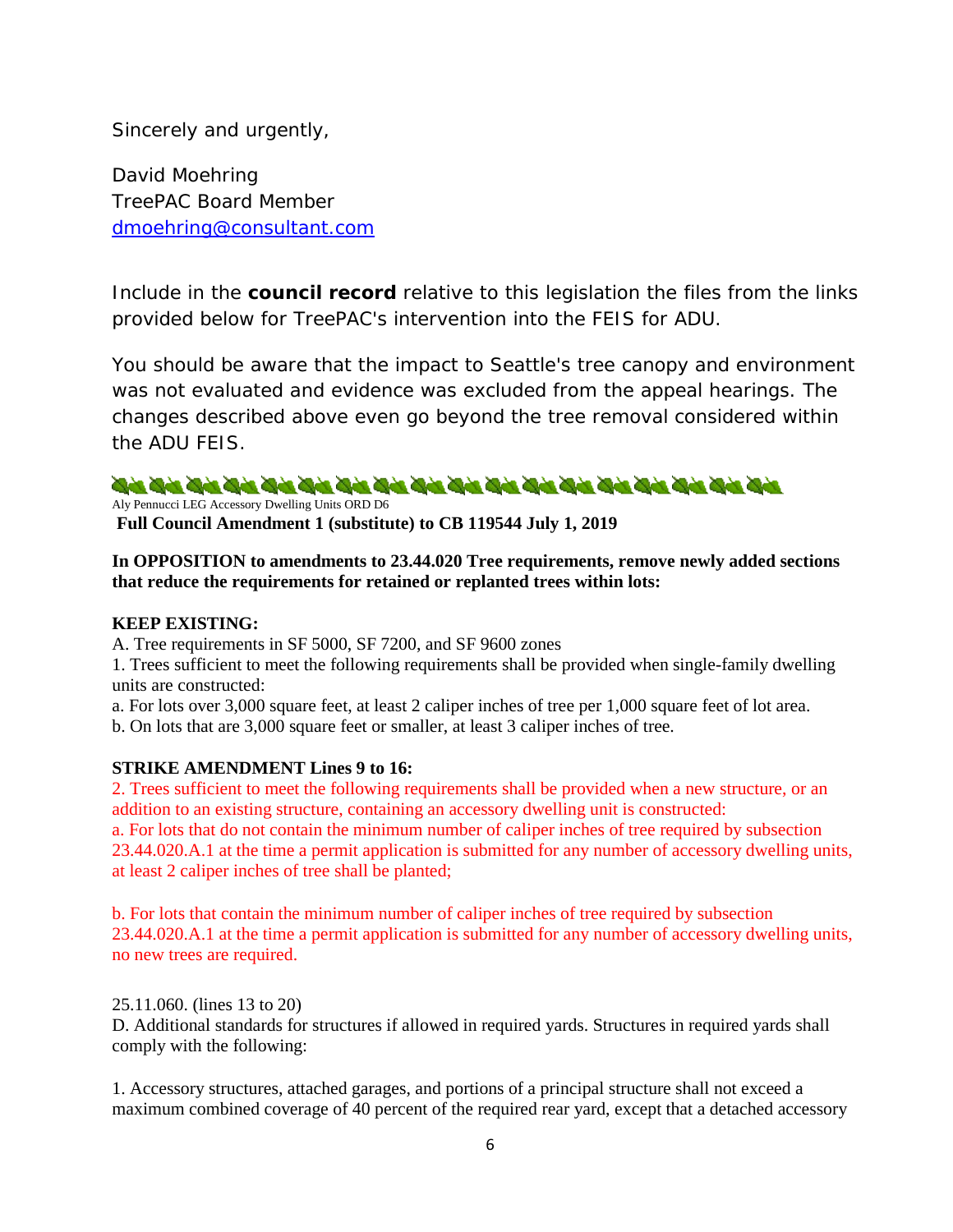dwelling unit may cover an additional 20 percent of the rear yard provided that the increased rear yard coverage does not require removal of any exceptional trees or trees over 2 feet in diameter measured 4.5 feet above the ground. In the case of a rear yard abutting an alley, rear yard coverage shall be calculated from the centerline of the alley.

# **ADD**

**2. Design departures shall be pursued on all rear yard lots with Exceptional trees and Tree Groves including additional height, reduced setbacks, no vehicle parking, and no garages.** 

- [Appellant Final Witness & Exhibit List](https://web6.seattle.gov/Examiner/case/document/11686) 2/12/2019
- [City Final Witness and Exhibit List](https://web6.seattle.gov/Examiner/case/document/11706) 2/19/2019
- [TreePAC Motion to Intervene](https://web6.seattle.gov/Examiner/case/document/11864) 3/14/2019
- [Clarification 3](https://web6.seattle.gov/Examiner/case/document/11865)/14/2019
- [City Response to Motion to Intervene](https://web6.seattle.gov/Examiner/case/document/11867) 3/14/2019
- [TreePAC\\_Reply\\_to\\_City\\_opposition.pdf](https://web6.seattle.gov/Examiner/case/document/11879) 3/18/2019
- [Exhibit List](https://web6.seattle.gov/Examiner/case/document/11951) 3/29/2019 4:01:33 PM
- [TreePAC Request for Documents](https://web6.seattle.gov/Examiner/case/document/11961) 4/1/2019 9:32:54 AM
- [Order Granting TreePAC's Request for Documents](https://web6.seattle.gov/Examiner/case/document/11963) 4/1/2019 10:57:34 AM
- City Closing Brief [March 25 Hearing Transcript](https://web6.seattle.gov/Examiner/case/document/11995) 4/16/2019 3:37:56 PM
- City Closing Brief [March 26 Hearing Transcript](https://web6.seattle.gov/Examiner/case/document/11996) 4/16/2019 3:38:16 PM
- City Closing Brief [March 27 Hearing Transcript](https://web6.seattle.gov/Examiner/case/document/11997) 4/16/2019 3:38:34 PM
- City Closing Brief [March 28 Hearing Transcript](https://web6.seattle.gov/Examiner/case/document/11998) 4/16/2019 3:38:50 PM
- City Closing Brief [March 29 Hearing Transcript](https://web6.seattle.gov/Examiner/case/document/11999) 4/16/2019 3:39:08 PM
- [TreePAC Closing Statement](https://web6.seattle.gov/Examiner/case/document/12000) 4/16/2019 4:36:39 PM
- [TreePAC Reply to City's Closing Brief 4](https://web6.seattle.gov/Examiner/case/document/12079)/26/2019 4:53:07 PM
- [Exhibit 1 to TreePAC Reply](https://web6.seattle.gov/Examiner/case/document/12080) 4/26/2019 4:55:31 PM
- [Exhibit 2 to TreePAC Reply](https://web6.seattle.gov/Examiner/case/document/12081) 4/26/2019 4:57:04 PM
- [City Motion to Strike](https://web6.seattle.gov/Examiner/case/document/12091) 4/29/2019 4:39:11 PM